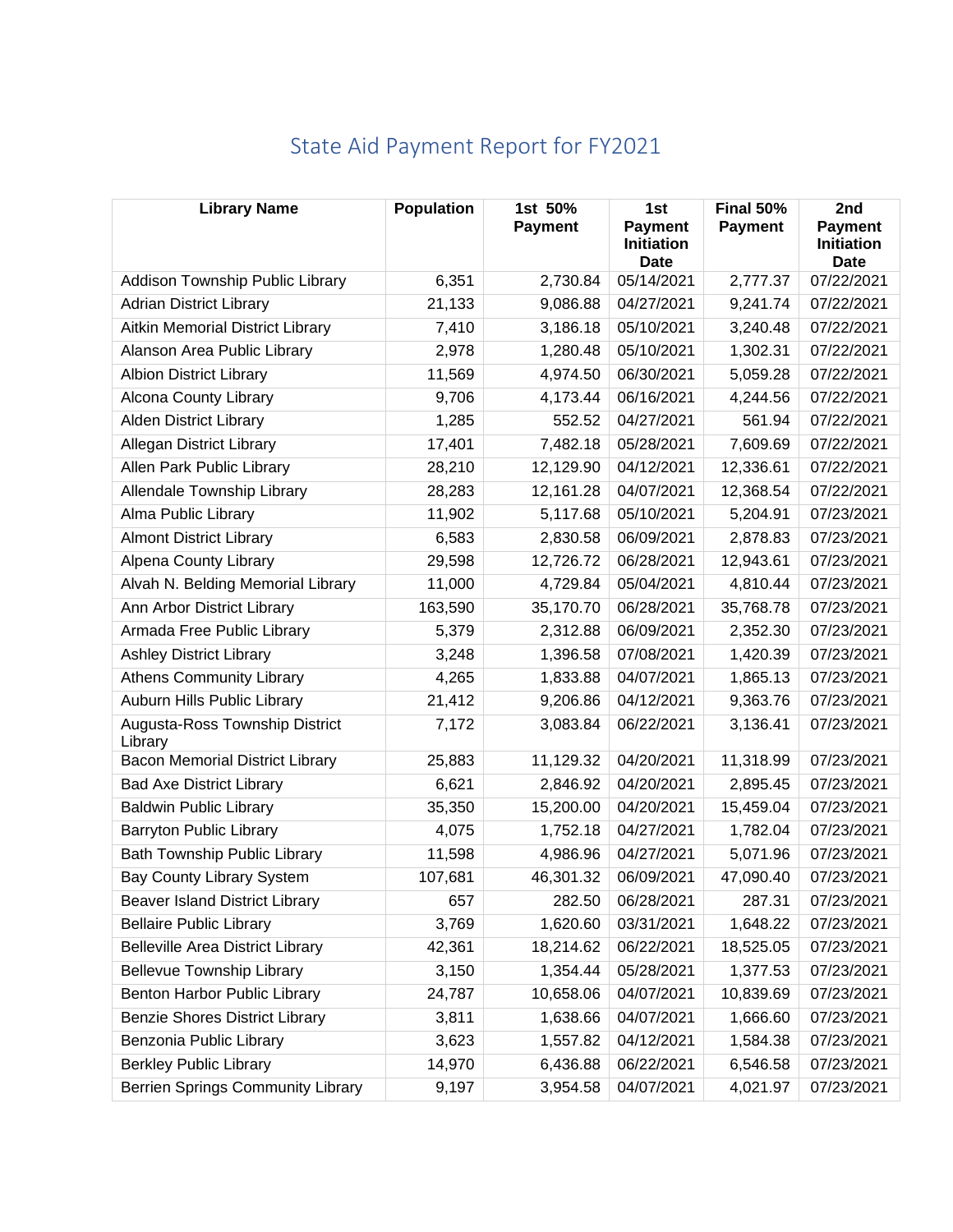| <b>Library Name</b>                        | <b>Population</b> | 1st 50%<br><b>Payment</b> | 1st<br><b>Payment</b><br><b>Initiation</b><br><b>Date</b> | Final 50%<br><b>Payment</b> | 2nd<br><b>Payment</b><br><b>Initiation</b><br><b>Date</b> |
|--------------------------------------------|-------------------|---------------------------|-----------------------------------------------------------|-----------------------------|-----------------------------------------------------------|
| <b>Bessemer Public Library</b>             | 5,414             | 2,327.94                  | 05/26/2021                                                | 2,367.61                    | 07/23/2021                                                |
| <b>Betsie Valley District Library</b>      | 2,937             | 1,262.86                  | 05/14/2021                                                | 1,284.38                    | 07/23/2021                                                |
| <b>Big Rapids Community Library</b>        | 20,025            | 8,610.46                  | 06/22/2021                                                | 8,757.20                    | 07/23/2021                                                |
| <b>Blair Memorial Library</b>              | 11,825            | 5,084.58                  | 04/27/2021                                                | 5,171.23                    | 07/23/2021                                                |
| <b>Bloomfield Township Public Library</b>  | 41,070            | 17,659.52                 | 04/27/2021                                                | 17,960.48                   | 07/23/2021                                                |
| <b>Boyne District Library</b>              | 7,226             | 3,107.06                  | 05/04/2021                                                | 3,160.02                    | 07/23/2021                                                |
| <b>Branch District Library</b>             | 46,905            | 20,168.48                 | 04/27/2021                                                | 20,512.21                   | 07/23/2021                                                |
| Brandon Township Public Library            | 15,175            | 6,525.02                  | 04/12/2021                                                | 6,636.23                    | 07/23/2021                                                |
| <b>Bridgeport Public Library</b>           | 12,667            | 5,446.62                  | 05/26/2021                                                | 5,539.44                    | 07/23/2021                                                |
| <b>Bridgman Public Library</b>             | 3,324             | 1,429.26                  | 07/06/2021                                                | 1,453.62                    | 07/23/2021                                                |
| <b>Briggs District Library</b>             | 19,336            | 8,314.20                  | 04/20/2021                                                | 8,455.89                    | 07/23/2021                                                |
| <b>Brighton District Library</b>           | 43,254            | 18,598.60                 | 05/10/2021                                                | 18,915.57                   | 07/23/2021                                                |
| <b>Brown City Public Library</b>           | 4,005             | 1,722.08                  | 05/26/2021                                                | 1,751.43                    | 07/23/2021                                                |
| <b>Buchanan District Library</b>           | 10,090            | 4,338.54                  | 05/28/2021                                                | 4,412.48                    | 07/23/2021                                                |
| <b>Bullard Sanford Memorial Library</b>    | 9,705             | 4,173.00                  | 03/31/2021                                                | 4,244.12                    | 07/23/2021                                                |
| Burr Oak Township Library                  | 2,611             | 1,122.68                  | 06/28/2021                                                | 1,141.82                    | 07/23/2021                                                |
| Cadillac-Wexford County Public<br>Library  | 35,087            | 15,086.90                 | 07/06/2021                                                | 15,344.02                   | 07/23/2021                                                |
| <b>Calumet Public School Library</b>       | 8,692             | 3,737.42                  | 05/14/2021                                                | 3,801.12                    | 07/23/2021                                                |
| Camden Township Library                    | 4,191             | 1,802.06                  | 06/22/2021                                                | 1,832.77                    | 07/23/2021                                                |
| Canton Public Library                      | 90,173            | 38,773.12                 | 04/12/2021                                                | 39,433.90                   | 07/23/2021                                                |
| <b>Capital Area District Libraries</b>     | 238,859           | 102,706.02                | 05/26/2021                                                | 104,456.38                  | 07/23/2021                                                |
| Caro Area District Library                 | 11,833            | 5,088.02                  | 05/26/2021                                                | 5,174.73                    | 07/23/2021                                                |
| Carp Lake Township Library                 | 722               | 310.44                    | 05/14/2021                                                | 315.73                      | 07/23/2021                                                |
| Carson City Public Library                 | 10,857            | 4,668.34                  | 05/14/2021                                                | 4,747.91                    | 07/23/2021                                                |
| <b>Cass District Library</b>               | 38,002            | 16,340.32                 | 06/22/2021                                                | 16,618.79                   | 07/23/2021                                                |
| Cedar Springs Public Library               | 9,483             | 4,077.54                  | 06/30/2021                                                | 4,147.04                    | 07/23/2021                                                |
| Center Line Public Library                 | 8,257             | 3,550.38                  | 04/27/2021                                                | 3,610.89                    | 07/23/2021                                                |
| <b>Central Lake District Library</b>       | 3,995             | 1,717.78                  | 04/20/2021                                                | 1,747.06                    | 07/23/2021                                                |
| Charles A. Ransom District Library         | 15,068            | 6,479.02                  | 06/22/2021                                                | 6,589.44                    | 07/23/2021                                                |
| Charlevoix Public Library                  | 9,810             | 4,218.16                  | 04/12/2021                                                | 4,290.04                    | 07/23/2021                                                |
| <b>Charlotte Community Library</b>         | 24,370            | 10,478.74                 | 06/28/2021                                                | 10,657.33                   | 07/23/2021                                                |
| Chase Township Public Library              | 1,854             | 797.18                    | 06/28/2021                                                | 810.77                      | 07/23/2021                                                |
| Cheboygan Area Public Library              | 13,894            | 5,974.22                  | 06/22/2021                                                | 6,076.03                    | 07/23/2021                                                |
| <b>Chelsea District Library</b>            | 15,010            | 6,454.08                  | 05/10/2021                                                | 6,564.08                    | 07/23/2021                                                |
| <b>Chesterfield Township Library</b>       | 43,381            | 18,653.22                 | 04/07/2021                                                | 18,971.11                   | 07/23/2021                                                |
| Chippewa River District Library<br>System  | 51,640            | 22,204.46                 | 07/06/2021                                                | 22,582.89                   | 07/23/2021                                                |
| Clarkston Independence District<br>Library | 35,563            | 15,291.58                 | 05/04/2021                                                | 15,552.19                   | 07/23/2021                                                |
| Clinton Township Public Library            | 3,604             | 1,549.66                  | 04/12/2021                                                | 1,576.07                    | 07/23/2021                                                |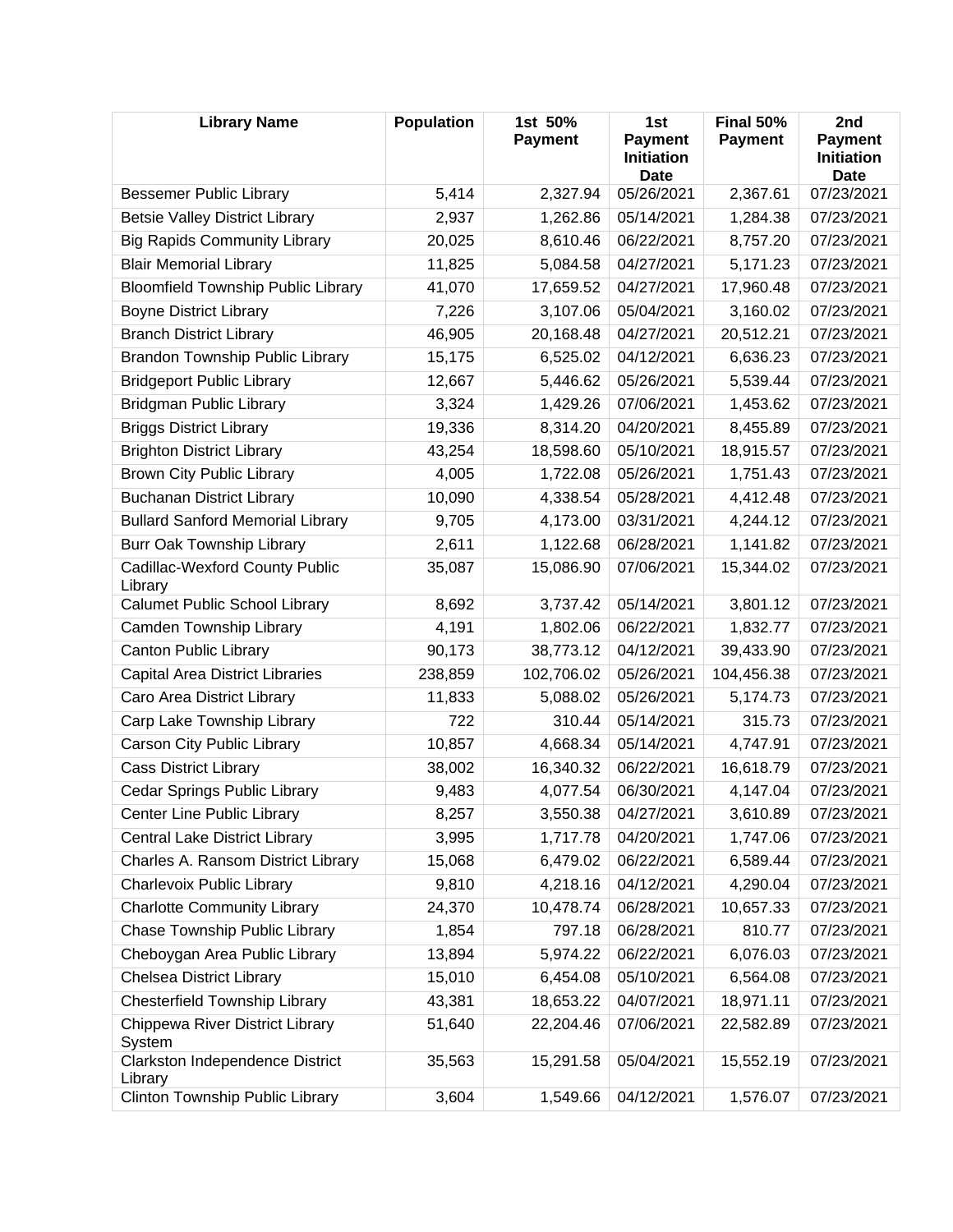| <b>Library Name</b>                                | <b>Population</b> | 1st 50%<br><b>Payment</b> | 1st<br><b>Payment</b><br><b>Initiation</b><br><b>Date</b> | <b>Final 50%</b><br><b>Payment</b> | 2nd<br><b>Payment</b><br><b>Initiation</b><br>Date |
|----------------------------------------------------|-------------------|---------------------------|-----------------------------------------------------------|------------------------------------|----------------------------------------------------|
| Clinton-Macomb Public Library                      | 169,833           | 73,025.80                 | 06/28/2021                                                | 74,270.34                          | 07/23/2021                                         |
| Coleman Area Library                               | 4,622             | 1,987.38                  | 05/14/2021                                                | 2,021.25                           | 07/23/2021                                         |
| Coloma Public Library                              | 12,982            | 5,582.06                  | 03/31/2021                                                | 5,677.20                           | 07/23/2021                                         |
| Colon Township Library                             | 3,803             | 1,635.22                  | 06/28/2021                                                | 1,663.10                           | 07/23/2021                                         |
| Columbia Township Library                          | 2,373             | 1,020.34                  | 06/30/2021                                                | 1,037.74                           | 07/23/2021                                         |
| <b>Commerce Township Community</b><br>Library      | 40,186            | 17,279.40                 | 06/09/2021                                                | 17,573.89                          | 07/23/2021                                         |
| <b>Community District Library</b>                  | 28,263            | 12,152.68                 | 04/20/2021                                                | 12,359.79                          | 07/23/2021                                         |
| <b>Comstock Township Library</b>                   | 14,854            | 6,387.00                  | 04/12/2021                                                | 6,495.85                           | 07/23/2021                                         |
| <b>Constantine Township Library</b>                | 4,986             | 2,143.90                  | 05/26/2021                                                | 2,180.44                           | 07/23/2021                                         |
| Coopersville Area District Library                 | 11,862            | 5,100.48                  | 04/12/2021                                                | 5,187.41                           | 07/23/2021                                         |
| <b>Cromaine District Library</b>                   | 26,391            | 11,347.76                 | 05/28/2021                                                | 11,541.14                          | 07/23/2021                                         |
| <b>Crooked Tree District Library</b>               | 3,953             | 1,699.72                  | 05/04/2021                                                | 1,728.69                           | 07/27/2021                                         |
| Croton Township Library                            | 3,228             | 1,387.98                  | 06/30/2021                                                | 1,411.64                           | 07/27/2021                                         |
| <b>Crystal Falls District Community</b><br>Library | 3,453             | 1,484.74                  | 07/06/2021                                                | 1,510.04                           | 07/27/2021                                         |
| <b>Curtis Township Library</b>                     | 1,236             | 531.46                    | 06/28/2021                                                | 540.51                             | 07/27/2021                                         |
| Darcy Library of Beulah                            | 3,179             | 1,366.92                  | 04/20/2021                                                | 1,390.21                           | 07/27/2021                                         |
| Dearborn Heights City Libraries                    | 57,774            | 24,842.00                 | 06/30/2021                                                | 25,265.37                          | 07/27/2021                                         |
| Dearborn Public Library                            | 98,153            | 42,204.40                 | 06/30/2021                                                | 42,923.67                          | 07/27/2021                                         |
| Deckerville Public Library                         | 4,514             | 1,940.94                  | 05/28/2021                                                | 1,974.03                           | 07/27/2021                                         |
| Delta Township District Library                    | 32,799            | 14,103.10                 | 04/27/2021                                                | 14,343.45                          | 07/27/2021                                         |
| <b>Delton District Library</b>                     | 10,021            | 4,308.88                  | 06/22/2021                                                | 4,382.32                           | 07/27/2021                                         |
| <b>Detroit Public Library</b>                      | 713,777           | 306,914.10                | 06/16/2021                                                | 312,144.66                         | 07/27/2021                                         |
| <b>DeWitt District Library</b>                     | 20,542            | 8,832.76                  | 06/28/2021                                                | 8,983.29                           | 07/27/2021                                         |
| <b>Dexter District Library</b>                     | 19,591            | 8,423.84                  | 04/12/2021                                                | 8,567.41                           | 07/27/2021                                         |
| <b>Dickinson County Library</b>                    | 26,168            | 11,251.86                 | 05/28/2021                                                | 11,443.62                          | 07/27/2021                                         |
| Dorothy Hull Library - Windsor<br>Township         | 6,838             | 2,940.24                  | 06/30/2021                                                | 2,990.35                           | 07/27/2021                                         |
| Dorr Township Library                              | 7,439             | 3,198.66                  | 03/31/2021                                                | 3,253.16                           | 07/27/2021                                         |
| Dowagiac District Library                          | 13,306            | 5,721.38                  | 06/30/2021                                                | 5,818.89                           | 07/27/2021                                         |
| Dowling Public Library                             | 4,869             | 2,093.60                  | 04/07/2021                                                | 2,129.27                           | 07/27/2021                                         |
| Dryden Township Library                            | 4,768             | 2,050.16                  | 04/12/2021                                                | 2,085.10                           | 07/27/2021                                         |
| <b>East Lansing Public Library</b>                 | 48,579            | 20,888.28                 | 04/27/2021                                                | 21,244.26                          | 07/27/2021                                         |
| <b>Eastpointe Memorial Library</b>                 | 32,442            | 13,949.60                 | 06/28/2021                                                | 14,187.33                          | 07/27/2021                                         |
| Eaton Rapids Area District Library                 | 12,670            | 5,447.92                  | 04/20/2021                                                | 5,540.76                           | 07/27/2021                                         |
| Eau Claire District Library                        | 7,392             | 3,178.44                  | 04/12/2021                                                | 3,232.62                           | 07/27/2021                                         |
| <b>Ecorse Public Library</b>                       | 9,512             | 4,090.02                  | 06/30/2021                                                | 4,159.72                           | 07/27/2021                                         |
| Elk Rapids District Library                        | 5,432             | 2,335.68                  | 06/28/2021                                                | 2,375.48                           | 07/27/2021                                         |
| <b>Elk Township Library</b>                        | 2,769             | 1,190.62                  | 06/09/2021                                                | 1,210.91                           | 07/27/2021                                         |
| Elsie Public Library                               | 3,738             | 1,607.28                  | 04/07/2021                                                | 1,634.66                           | 07/27/2021                                         |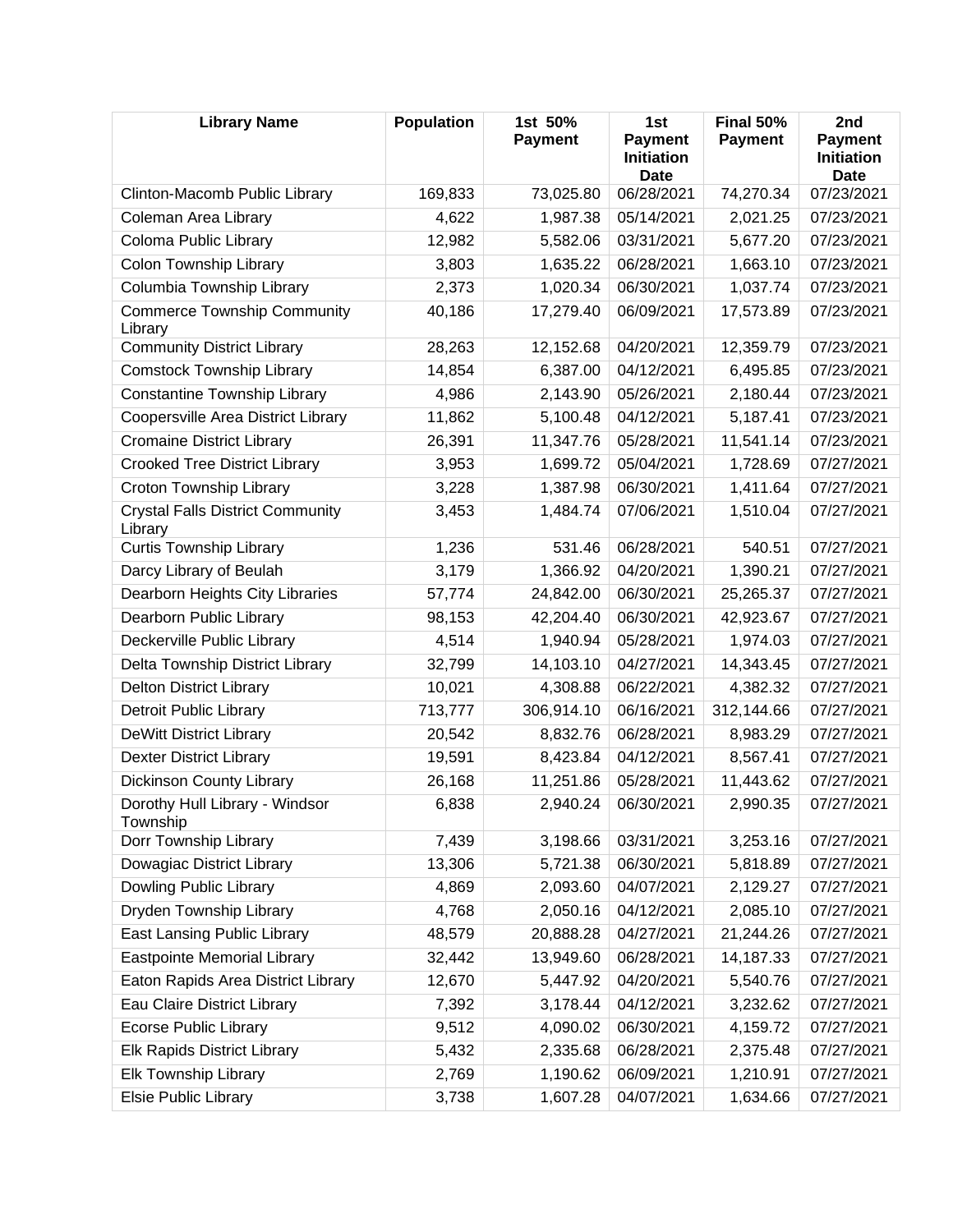| <b>Library Name</b>                                      | <b>Population</b> | 1st 50%<br><b>Payment</b> | 1st<br><b>Payment</b><br><b>Initiation</b><br><b>Date</b> | Final 50%<br><b>Payment</b> | 2nd<br><b>Payment</b><br><b>Initiation</b><br>Date |
|----------------------------------------------------------|-------------------|---------------------------|-----------------------------------------------------------|-----------------------------|----------------------------------------------------|
| Escanaba Public Library                                  | 25,830            | 11,106.52                 | 06/22/2021                                                | 11,295.81                   | 07/27/2021                                         |
| <b>Evart Public Library</b>                              | 7,717             | 3,318.20                  | 05/04/2021                                                | 3,374.74                    | 07/27/2021                                         |
| <b>Fairgrove District Library</b>                        | 3,112             | 1,338.10                  | 05/28/2021                                                | 1,360.91                    | 07/27/2021                                         |
| Farmington Community Library                             | 90,112            | 38,746.88                 | 07/08/2021                                                | 39,407.23                   | 07/27/2021                                         |
| <b>Fennville District Library</b>                        | 14,230            | 6,118.70                  | 04/07/2021                                                | 6,222.97                    | 07/27/2021                                         |
| Ferndale Area District Library                           | 19,900            | 8,556.72                  | 06/30/2021                                                | 8,702.54                    | 07/27/2021                                         |
| Fife Lake Public Library                                 | 2,791             | 1,200.08                  | 06/28/2021                                                | 1,220.53                    | 07/27/2021                                         |
| <b>Flat River Community Library</b>                      | 17,626            | 7,578.92                  | 03/31/2021                                                | 7,708.08                    | 07/27/2021                                         |
| Flat Rock Public Library                                 | 17,823            | 7,663.64                  | 06/30/2021                                                | 7,794.24                    | 07/27/2021                                         |
| <b>Flint Public Library</b>                              | 102,434           | 44,045.18                 | 05/26/2021                                                | 44,795.82                   | 07/27/2021                                         |
| Forsyth Township Public Library                          | 6,164             | 2,650.42                  | 04/20/2021                                                | 2,695.60                    | 07/27/2021                                         |
| <b>Fowlerville District Library</b>                      | 17,068            | 7,339.00                  | 05/26/2021                                                | 7,464.07                    | 07/27/2021                                         |
| Frankenmuth James E. Wickson<br><b>District Library</b>  | 7,824             | 3,364.20                  | 05/10/2021                                                | 3,421.53                    | 07/27/2021                                         |
| Franklin Public Library                                  | 3,150             | 1,354.44                  | 05/04/2021                                                | 1,377.53                    | 07/27/2021                                         |
| <b>Fraser Public Library</b>                             | 14,480            | 6,226.18                  | 04/20/2021                                                | 6,332.29                    | 07/27/2021                                         |
| <b>Freeport District Library</b>                         | 5,641             | 2,425.54                  | 04/20/2021                                                | 2,466.87                    | 07/27/2021                                         |
| <b>Fremont Area District Library</b>                     | 13,326            | 5,729.98                  | 06/22/2021                                                | 5,827.63                    | 07/27/2021                                         |
| <b>Fruitport District Library</b>                        | 13,598            | 5,846.94                  | 06/16/2021                                                | 5,946.58                    | 07/27/2021                                         |
| Galesburg/Charleston Memorial<br><b>District Library</b> | 9,476             | 4,074.54                  | 07/06/2021                                                | 4,143.97                    | 07/27/2021                                         |
| Galien Township Public Library                           | 3,043             | 1,308.44                  | 05/28/2021                                                | 1,330.73                    | 07/27/2021                                         |
| Garden City Public Library                               | 27,692            | 11,907.16                 | 05/26/2021                                                | 12,110.09                   | 07/27/2021                                         |
| Gary Byker Memorial Library of<br>Hudsonville            | 10,983            | 4,722.52                  | 03/31/2021                                                | 4,803.01                    | 07/27/2021                                         |
| <b>Genesee District Library</b>                          | 332,567           | 142,999.14                | 04/12/2021                                                | 145,436.20                  | 07/27/2021                                         |
| George W. Spindler Memorial<br>Library                   | 2,047             | 880.18                    | 06/16/2021                                                | 895.17                      | 07/27/2021                                         |
| Georgetown Township Public Library                       | 46,985            | 20,202.88                 | 03/31/2021                                                | 20,547.19                   | 07/27/2021                                         |
| Gladstone School & Public Library                        | 9,505             | 4,087.00                  | 06/16/2021                                                | 4,156.66                    | 07/27/2021                                         |
| <b>Gladwin County District Library</b>                   | 25,692            | 11,047.20                 | 04/12/2021                                                | 11,235.47                   | 07/27/2021                                         |
| <b>Glen Lake Community Library</b>                       | 3,650             | 1,569.44                  | 05/26/2021                                                | 1,596.18                    | 07/27/2021                                         |
| <b>Goodland Township Library</b>                         | 1,828             | 786.00                    | 05/04/2021                                                | 799.40                      | 07/27/2021                                         |
| Grace A. Dow Memorial Library                            | 76,707            | 32,982.92                 | 06/30/2021                                                | 33,545.03                   | 07/27/2021                                         |
| <b>Grand Ledge Area District Library</b>                 | 15,959            | 6,862.14                  | 06/16/2021                                                | 6,979.08                    | 07/27/2021                                         |
| <b>Grand Rapids Public Library</b>                       | 188,040           | 80,854.56                 | 04/27/2021                                                | 82,232.51                   | 07/27/2021                                         |
| <b>Grant Area District Library</b>                       | 8,875             | 3,816.12                  | 06/28/2021                                                | 3,881.15                    | 07/27/2021                                         |
| <b>Grosse Pointe Public Library</b>                      | 51,133            | 21,986.46                 | 05/28/2021                                                | 22,361.16                   | 07/27/2021                                         |
| <b>Hackley Public Library</b>                            | 40,898            | 17,585.56                 | 05/14/2021                                                | 17,885.26                   | 07/27/2021                                         |
| Hamburg Township Library                                 | 21,165            | 9,100.64                  | 03/31/2021                                                | 9,255.74                    | 07/27/2021                                         |
| Hamtramck Public Library                                 | 22,423            | 9,641.56                  | 06/09/2021                                                | 9,805.88                    | 07/27/2021                                         |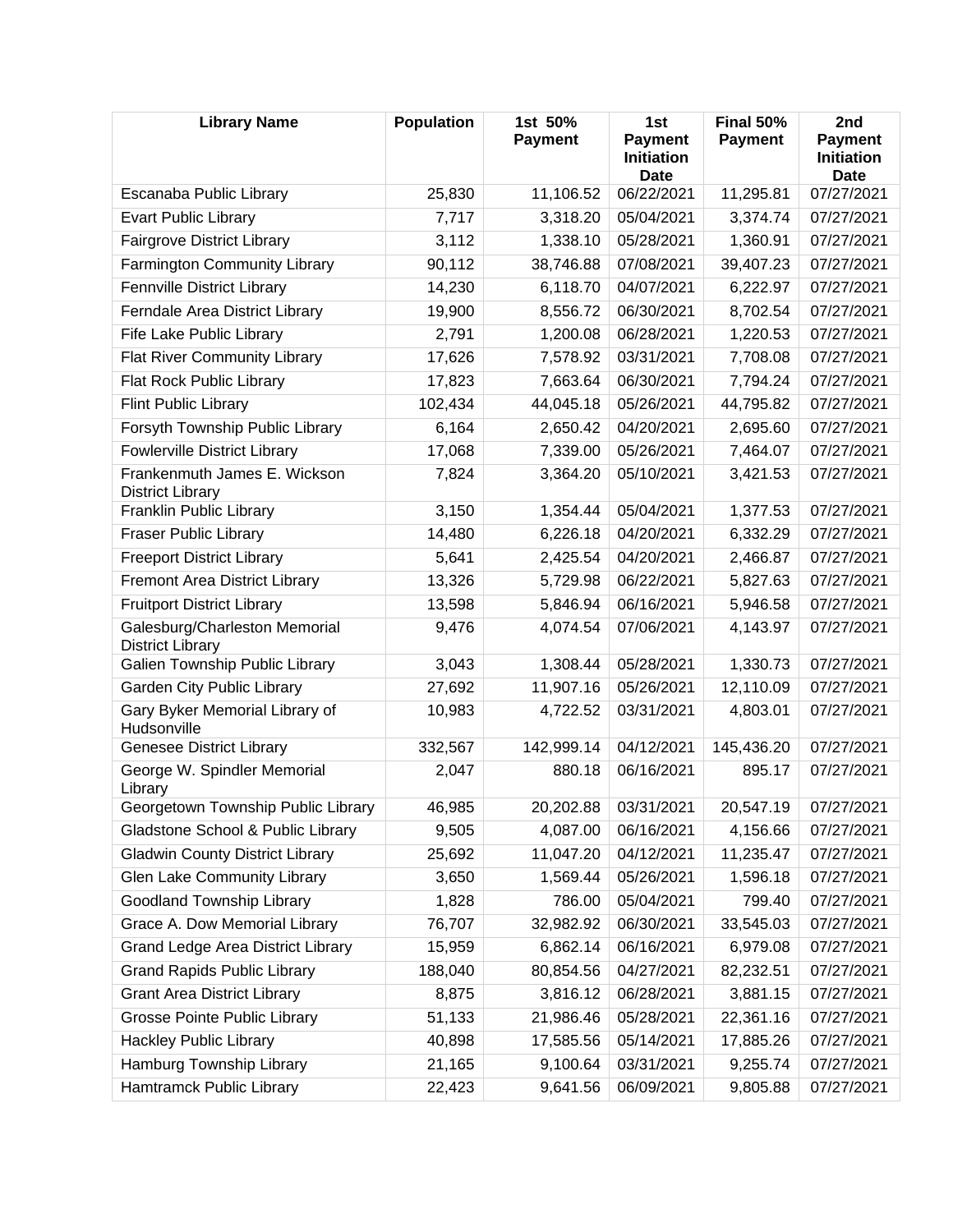| <b>Library Name</b>                       | <b>Population</b> | 1st 50%<br><b>Payment</b> | 1st<br><b>Payment</b><br><b>Initiation</b><br><b>Date</b> | Final 50%<br><b>Payment</b> | 2nd<br><b>Payment</b><br><b>Initiation</b><br><b>Date</b> |
|-------------------------------------------|-------------------|---------------------------|-----------------------------------------------------------|-----------------------------|-----------------------------------------------------------|
| Harbor Beach Area District Library        | 6,119             | 2,631.08                  | 04/20/2021                                                | 2,675.92                    | 07/27/2021                                                |
| Harper Woods Public Library               | 14,236            | 6,121.28                  | 05/28/2021                                                | 6,225.59                    | 07/27/2021                                                |
| <b>Harrison District Library</b>          | 12,920            | 5,555.40                  | 05/10/2021                                                | 5,650.09                    | 07/27/2021                                                |
| Harrison Township Public Library          | 24,587            | 10,572.06                 | 05/10/2021                                                | 10,752.23                   | 07/27/2021                                                |
| Hart Area Public Library                  | 8,133             | 3,497.06                  | 06/28/2021                                                | 3,556.67                    | 07/27/2021                                                |
| <b>Hartford Public Library</b>            | 6,582             | 2,830.16                  | 04/12/2021                                                | 2,878.39                    | 07/27/2021                                                |
| <b>Hastings Public Library</b>            | 13,233            | 5,690.00                  | 06/28/2021                                                | 5,786.97                    | 07/27/2021                                                |
| Hazel Park Memorial Library               | 16,422            | 7,061.22                  | 06/28/2021                                                | 7,181.56                    | 07/27/2021                                                |
| Henika District Library                   | 7,135             | 3,067.94                  | 06/09/2021                                                | 3,120.23                    | 07/27/2021                                                |
| <b>Herrick District Library</b>           | 102,423           | 44,040.44                 | 04/12/2021                                                | 44,791.00                   | 07/27/2021                                                |
| <b>Hesperia Community Library</b>         | 5,933             | 2,551.10                  | 06/28/2021                                                | 2,594.57                    | 07/27/2021                                                |
| <b>Highland Township Public Library</b>   | 19,202            | 8,256.58                  | 05/14/2021                                                | 8,397.29                    | 07/27/2021                                                |
| <b>Hillsdale Community Library</b>        | 11,870            | 5,103.92                  | 05/26/2021                                                | 5,190.91                    | 07/27/2021                                                |
| Holly Township Library                    | 23,088            | 9,927.50                  | 05/28/2021                                                | 10,096.69                   | 07/27/2021                                                |
| Home Township Library                     | 4,220             | 1,814.54                  | 04/07/2021                                                | 1,845.45                    | 07/27/2021                                                |
| Homer Public Library                      | 3,926             | 1,688.12                  | 03/31/2021                                                | 1,716.88                    | 07/27/2021                                                |
| <b>Hopkins District Library</b>           | 4,610             | 1,982.22                  | 03/31/2021                                                | 2,016.01                    | 07/28/2021                                                |
| Houghton Lake Public Library              | 15,322            | 6,588.24                  | 04/07/2021                                                | 6,700.51                    | 07/28/2021                                                |
| <b>Howard Miller Library</b>              | 22,115            | 9,509.14                  | 06/28/2021                                                | 9,671.19                    | 07/28/2021                                                |
| <b>Howe Memorial Library</b>              | 5,531             | 2,378.24                  | 04/07/2021                                                | 2,418.77                    | 07/28/2021                                                |
| Howell Carnegie District Library          | 52,529            | 22,586.72                 | 06/28/2021                                                | 22,971.66                   | 07/28/2021                                                |
| Hudson Carnegie District Library          | 5,107             | 2,195.92                  | 06/30/2021                                                | 2,233.36                    | 07/28/2021                                                |
| Huntington Woods Public Library           | 8,764             | 3,768.38                  | 06/30/2021                                                | 3,832.61                    | 07/28/2021                                                |
| Indian River Area Library                 | 3,038             | 1,306.28                  | 06/16/2021                                                | 1,328.55                    | 07/28/2021                                                |
| Interlochen Public Library                | 5,784             | 2,487.02                  | 06/16/2021                                                | 2,529.41                    | 07/28/2021                                                |
| Ionia Community Library                   | 21,638            | 9,304.02                  | 03/31/2021                                                | 9,462.59                    | 07/28/2021                                                |
| Iosco-Arenac District Library             | 41,786            | 17,967.38                 | 05/28/2021                                                | 18,273.59                   | 07/28/2021                                                |
| Ironwood Carnegie Library                 | 5,713             | 2,456.50                  | 05/28/2021                                                | 2,498.37                    | 07/28/2021                                                |
| Ishpeming Carnegie Public Library         | 13,600            | 5,847.80                  | 03/31/2021                                                | 5,947.46                    | 07/28/2021                                                |
| J. C. Wheeler Public Library              | 6,443             | 2,770.38                  | 05/04/2021                                                | 2,817.60                    | 07/28/2021                                                |
| Jackson District Library                  | 160,248           | 68,904.38                 | 05/28/2021                                                | 70,078.68                   | 07/28/2021                                                |
| Jacquelin E. Opperman Memorial<br>Library | 4,080             | 1,754.34                  | 04/20/2021                                                | 1,784.23                    | 07/28/2021                                                |
| Jonesville District Library               | 5,210             | 2,240.22                  | 04/12/2021                                                | 2,278.40                    | 07/28/2021                                                |
| Jordan Valley District Library            | 6,997             | 3,008.60                  | 04/20/2021                                                | 3,059.87                    | 07/28/2021                                                |
| Kalamazoo Public Library                  | 123,979           | 53,309.22                 | 06/28/2021                                                | 54,217.74                   | 07/28/2021                                                |
| Kalkaska County Library                   | 17,153            | 7,375.54                  | 04/20/2021                                                | 7,501.24                    | 07/28/2021                                                |
| Kent District Library                     | 395,660           | 170,128.26                | 06/22/2021                                                | 173,027.65                  | 07/28/2021                                                |
| L'Anse Area School-Public Library         | 9,533             | 4,099.04                  | 05/28/2021                                                | 4,168.91                    | 07/28/2021                                                |
| Laingsburg Public Library                 | 9,555             | 4,108.50                  | 04/12/2021                                                | 4,178.53                    | 07/28/2021                                                |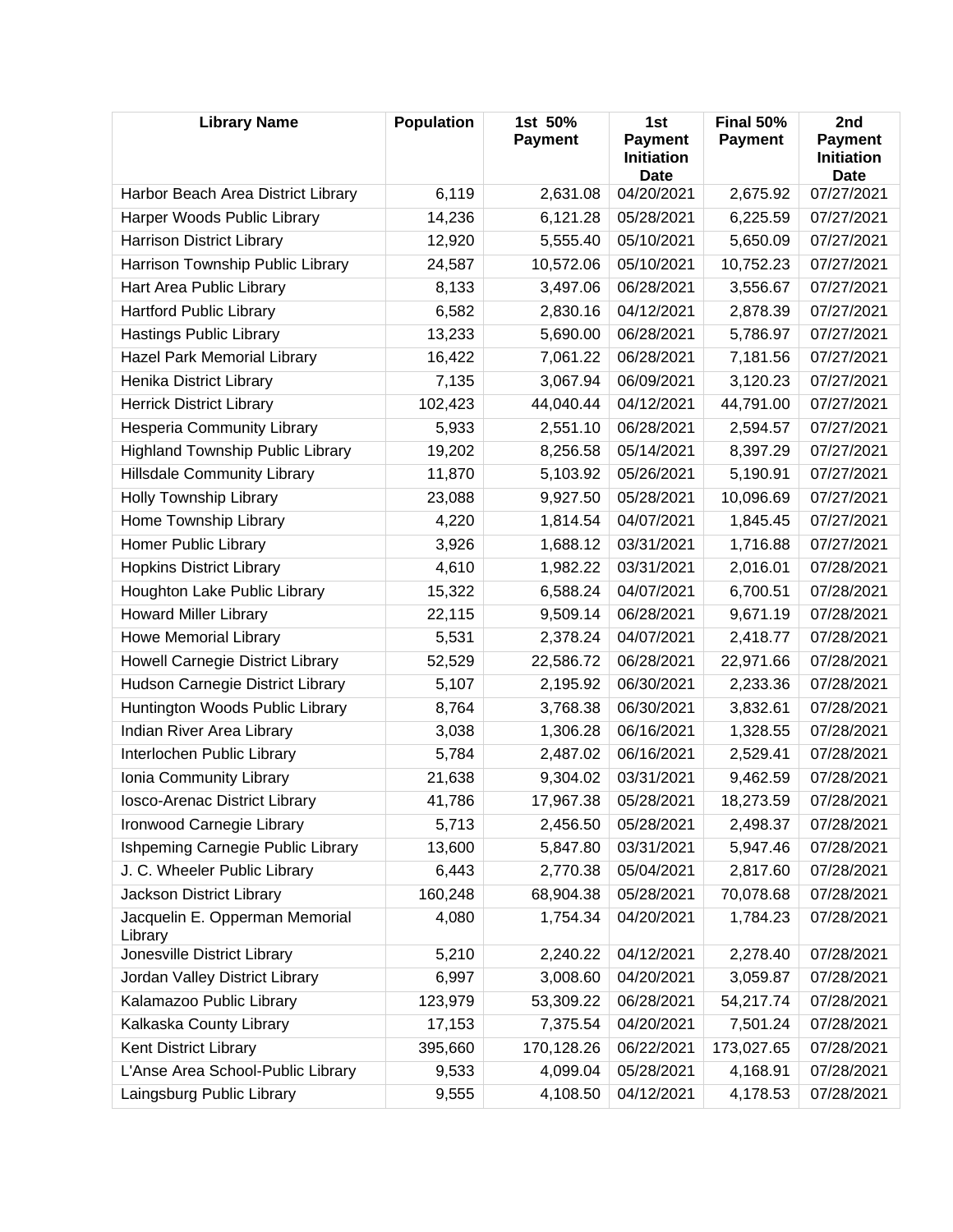| <b>Library Name</b>                          | Population | 1st 50%<br><b>Payment</b> | 1st<br><b>Payment</b><br><b>Initiation</b><br><b>Date</b> | Final 50%<br><b>Payment</b> | 2nd<br><b>Payment</b><br><b>Initiation</b><br><b>Date</b> |
|----------------------------------------------|------------|---------------------------|-----------------------------------------------------------|-----------------------------|-----------------------------------------------------------|
| Lake Linden-Hubbell School/Public<br>Library | 3,730      | 1,603.84                  | 06/30/2021                                                | 1,631.18                    | 07/28/2021                                                |
| Lake Odessa Community Library                | 4,168      | 1,792.18                  | 05/26/2021                                                | 1,822.71                    | 07/28/2021                                                |
| Lapeer District Library                      | 60,006     | 25,801.72                 | 04/27/2021                                                | 26,241.46                   | 07/28/2021                                                |
| Lawrence Memorial Public Library             | 2,735      | 1,176.00                  | 06/16/2021                                                | 1,196.04                    | 07/28/2021                                                |
| Lawton Public Library                        | 1,900      | 816.96                    | 05/28/2021                                                | 830.89                      | 07/28/2021                                                |
| Leanna Hicks Public Library of<br>Inkster    | 25,369     | 10,908.30                 | 06/30/2021                                                | 11,094.21                   | 07/28/2021                                                |
| Leelanau Township Library                    | 2,027      | 871.58                    | 06/30/2021                                                | 886.43                      | 07/28/2021                                                |
| Leighton Township Library                    | 4,934      | 2,121.54                  | 06/30/2021                                                | 2,157.70                    | 07/28/2021                                                |
| Leland Township Public Library               | 5,857      | 2,518.42                  | 05/14/2021                                                | 2,561.34                    | 07/28/2021                                                |
| Lenawee District Library                     | 40,771     | 17,530.94                 | 05/26/2021                                                | 17,829.72                   | 07/28/2021                                                |
| Lenox Township Library                       | 10,470     | 4,501.94                  | 05/10/2021                                                | 4,578.67                    | 07/28/2021                                                |
| <b>LeRoy Community Library</b>               | 1,462      | 628.62                    | 07/08/2021                                                | 639.34                      | 07/28/2021                                                |
| Lincoln Park Public Library                  | 38,144     | 16,401.38                 | 06/28/2021                                                | 16,680.89                   | 07/28/2021                                                |
| Lincoln Township Public Library              | 22,258     | 9,570.62                  | 07/06/2021                                                | 9,733.72                    | 07/28/2021                                                |
| <b>Litchfield District Library</b>           | 2,372      | 1,019.92                  | 05/04/2021                                                | 1,037.30                    | 07/28/2021                                                |
| Livonia Public Library                       | 96,942     | 41,683.70                 | 04/27/2021                                                | 42,394.09                   | 07/28/2021                                                |
| Lois Wagner Memorial Library                 | 11,581     | 4,979.66                  | 07/06/2021                                                | 5,064.52                    | 07/28/2021                                                |
| <b>Loutit District Library</b>               | 35,540     | 15,281.70                 | 05/26/2021                                                | 15,542.13                   | 07/28/2021                                                |
| Luther Area Public Library                   | 4,141      | 1,780.56                  | 07/08/2021                                                | 1,810.91                    | 07/28/2021                                                |
| Lyon Township Public Library                 | 14,545     | 6,254.14                  | 06/16/2021                                                | 6,360.72                    | 07/28/2021                                                |
| Lyons Township District Library              | 3,667      | 1,576.74                  | 05/28/2021                                                | 1,603.62                    | 07/28/2021                                                |
| M. Alice Chapin Memorial Library             | 3,755      | 1,614.58                  | 05/26/2021                                                | 1,642.10                    | 07/28/2021                                                |
| <b>MacDonald Public Library</b>              | 13,452     | 5,784.16                  | 05/28/2021                                                | 5,882.74                    | 07/28/2021                                                |
| Mackinac Island Public Library               | 492        | 211.54                    | 06/16/2021                                                | 215.15                      | 07/28/2021                                                |
| Mackinaw Area Public Library                 | 5,068      | 2,179.16                  | 05/10/2021                                                | 2,216.30                    | 07/28/2021                                                |
| Madison Heights Public Library               | 29,694     | 12,768.00                 | 06/28/2021                                                | 12,985.59                   | 07/28/2021                                                |
| Mancelona Township Library                   | 4,968      | 2,136.16                  | 06/30/2021                                                | 2,172.56                    | 07/28/2021                                                |
| Manistee County Library                      | 22,995     | 9,887.52                  | 06/28/2021                                                | 10,056.03                   | 07/28/2021                                                |
| Manistique School & Public Library           | 8,344      | 3,587.80                  | 06/09/2021                                                | 3,648.94                    | 07/28/2021                                                |
| Maple Rapids Public Library                  | 3,115      | 1,339.40                  | 05/14/2021                                                | 1,362.23                    | 07/28/2021                                                |
| Marcellus Township Wood Memorial<br>Library  | 4,101      | 1,763.36                  | 03/31/2021                                                | 1,793.41                    | 07/28/2021                                                |
| Marlette District Library                    | 5,241      | 2,253.54                  | 06/09/2021                                                | 2,291.95                    | 07/28/2021                                                |
| <b>Marshall District Library</b>             | 14,948     | 6,427.42                  | 06/09/2021                                                | 6,536.96                    | 07/28/2021                                                |
| <b>Mason County District Library</b>         | 28,646     | 12,317.36                 | 04/27/2021                                                | 12,527.28                   | 07/28/2021                                                |
| Maud Preston Palenske Memorial<br>Library    | 18,393     | 7,908.72                  | 05/04/2021                                                | 8,043.51                    | 07/28/2021                                                |
| Mayville District Public Library             | 5,160      | 2,218.72                  | 06/16/2021                                                | 2,256.53                    | 07/28/2021                                                |
| <b>McBain Community Library</b>              | 5,841      | 2,511.54                  | 05/14/2021                                                | 2,554.34                    | 07/28/2021                                                |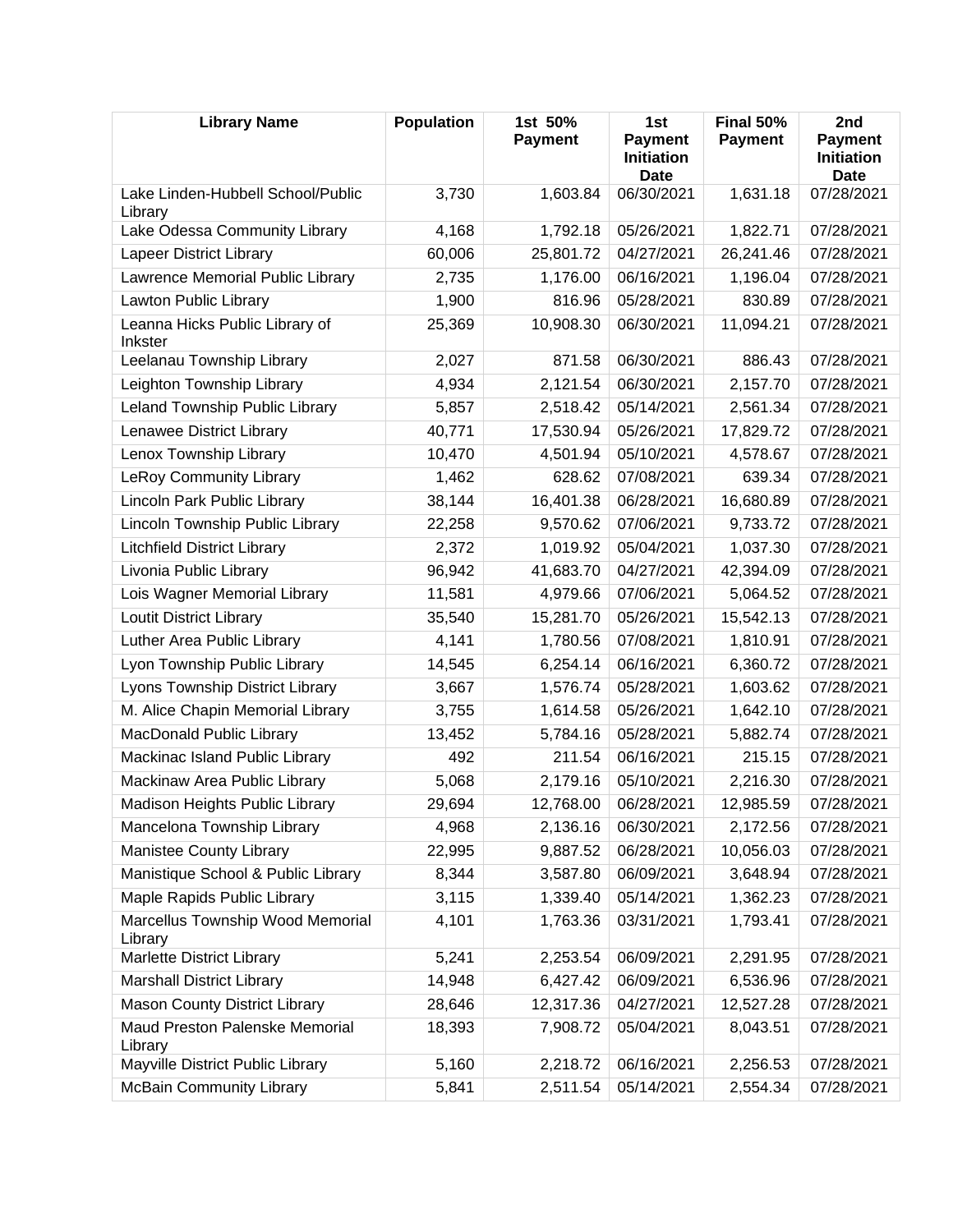| <b>Library Name</b>                           | <b>Population</b> | 1st 50%<br><b>Payment</b> | 1st<br><b>Payment</b><br><b>Initiation</b><br><b>Date</b> | Final 50%<br><b>Payment</b> | 2nd<br><b>Payment</b><br><b>Initiation</b><br>Date |
|-----------------------------------------------|-------------------|---------------------------|-----------------------------------------------------------|-----------------------------|----------------------------------------------------|
| Melvindale Public Library                     | 10,715            | 4,607.28                  | 06/28/2021                                                | 4,685.81                    | 07/29/2021                                         |
| Mendon Township Library                       | 4,730             | 2,033.82                  | 05/04/2021                                                | 2,068.48                    | 07/29/2021                                         |
| Menominee County Library                      | 14,384            | 6,184.90                  | 03/31/2021                                                | 6,290.31                    | 07/29/2021                                         |
| <b>Merrill District Library</b>               | 3,433             | 1,476.14                  | 06/28/2021                                                | 1,501.29                    | 07/29/2021                                         |
| Milan Public Library                          | 17,511            | 7,529.48                  | 05/28/2021                                                | 7,657.80                    | 07/29/2021                                         |
| Milford Public Library                        | 15,736            | 6,766.24                  | 03/31/2021                                                | 6,881.57                    | 07/29/2021                                         |
| Millington Arbela District Library            | 7,424             | 3,192.20                  | 07/06/2021                                                | 3,246.61                    | 07/29/2021                                         |
| Monroe County Library System                  | 149,955           | 64,478.54                 | 06/16/2021                                                | 65,577.42                   | 07/29/2021                                         |
| <b>Montmorency County Public</b><br>Libraries | 9,765             | 4,198.80                  | 05/28/2021                                                | 4,270.36                    | 07/29/2021                                         |
| Moore Public Library                          | 5,072             | 2,180.88                  | 05/04/2021                                                | 2,218.04                    | 07/29/2021                                         |
| Morton Township Public Library                | 6,634             | 2,852.52                  | 05/26/2021                                                | 2,901.13                    | 07/29/2021                                         |
| Mount Clemens Public Library                  | 22,857            | 9,828.18                  | 06/16/2021                                                | 9,995.68                    | 07/29/2021                                         |
| Mulliken District Library                     | 1,848             | 794.60                    | 04/27/2021                                                | 808.15                      | 07/29/2021                                         |
| Munising School Public Library                | 9,623             | 4,137.74                  | 06/28/2021                                                | 4,208.26                    | 07/29/2021                                         |
| Muskegon Area District Library                | 105,852           | 45,514.86                 | 05/04/2021                                                | 46,290.55                   | 07/29/2021                                         |
| Negaunee Public Library                       | 7,656             | 3,291.96                  | 05/14/2021                                                | 3,348.06                    | 07/29/2021                                         |
| New Buffalo Township Public Library           | 5,302             | 2,279.78                  | 04/20/2021                                                | 2,318.63                    | 07/29/2021                                         |
| Newaygo Area District Library                 | 6,834             | 2,938.52                  | 03/31/2021                                                | 2,988.59                    | 07/29/2021                                         |
| <b>Niles District Library</b>                 | 24,520            | 10,543.24                 | 04/20/2021                                                | 10,722.93                   | 07/29/2021                                         |
| North Adams Community Memorial<br>Library     | 4,469             | 1,921.60                  | 06/30/2021                                                | 1,954.35                    | 07/29/2021                                         |
| North Branch Township Library                 | 3,645             | 1,567.28                  | 06/30/2021                                                | 1,594.00                    | 07/29/2021                                         |
| Northfield Township Area Library              | 8,354             | 3,592.10                  | 05/26/2021                                                | 3,653.31                    | 07/29/2021                                         |
| Northville District Library                   | 34,467            | 14,820.32                 | 06/30/2021                                                | 15,072.89                   | 07/29/2021                                         |
| Nottawa Township Library                      | 6,174             | 2,654.72                  | 06/09/2021                                                | 2,699.96                    | 07/29/2021                                         |
| Novi Public Library                           | 55,374            | 23,810.04                 | 06/22/2021                                                | 24,215.81                   | 07/29/2021                                         |
| Oak Park Public Library                       | 29,319            | 12,606.74                 | 07/06/2021                                                | 12,821.60                   | 07/29/2021                                         |
| <b>Ogemaw District Library</b>                | 12,561            | 5,401.04                  | 04/07/2021                                                | 5,493.10                    | 07/29/2021                                         |
| Ontonagon Township Library                    | 3,679             | 1,581.90                  | 06/30/2021                                                | 1,608.86                    | 07/29/2021                                         |
| Orion Township Public Library                 | 35,394            | 15,218.92                 | 04/12/2021                                                | 15,478.28                   | 07/29/2021                                         |
| Osceola Township School Public<br>Library     | 1,830             | 786.86                    | 06/30/2021                                                | 800.27                      | 07/29/2021                                         |
| Oscoda County Library                         | 8,640             | 3,715.06                  | 06/09/2021                                                | 3,778.38                    | 07/29/2021                                         |
| <b>Otsego County Library</b>                  | 24,164            | 10,390.18                 | 06/30/2021                                                | 10,567.25                   | 07/29/2021                                         |
| <b>Otsego District Public Library</b>         | 14,230            | 6,118.70                  | 05/14/2021                                                | 6,222.97                    | 07/29/2021                                         |
| Ovid Public Library                           | 5,305             | 2,281.06                  | 06/16/2021                                                | 2,319.94                    | 07/29/2021                                         |
| <b>Oxford Public Library</b>                  | 20,526            | 8,825.88                  | 06/09/2021                                                | 8,976.29                    | 07/29/2021                                         |
| <b>Parchment Community Library</b>            | 9,969             | 4,286.52                  | 04/12/2021                                                | 4,359.58                    | 07/29/2021                                         |
| <b>Pathfinder Community Library</b>           | 6,341             | 2,726.54                  | 05/14/2021                                                | 2,773.00                    | 07/29/2021                                         |
| Patmos Library                                | 7,034             | 3,024.52                  | 04/27/2021                                                | 3,076.05                    | 07/29/2021                                         |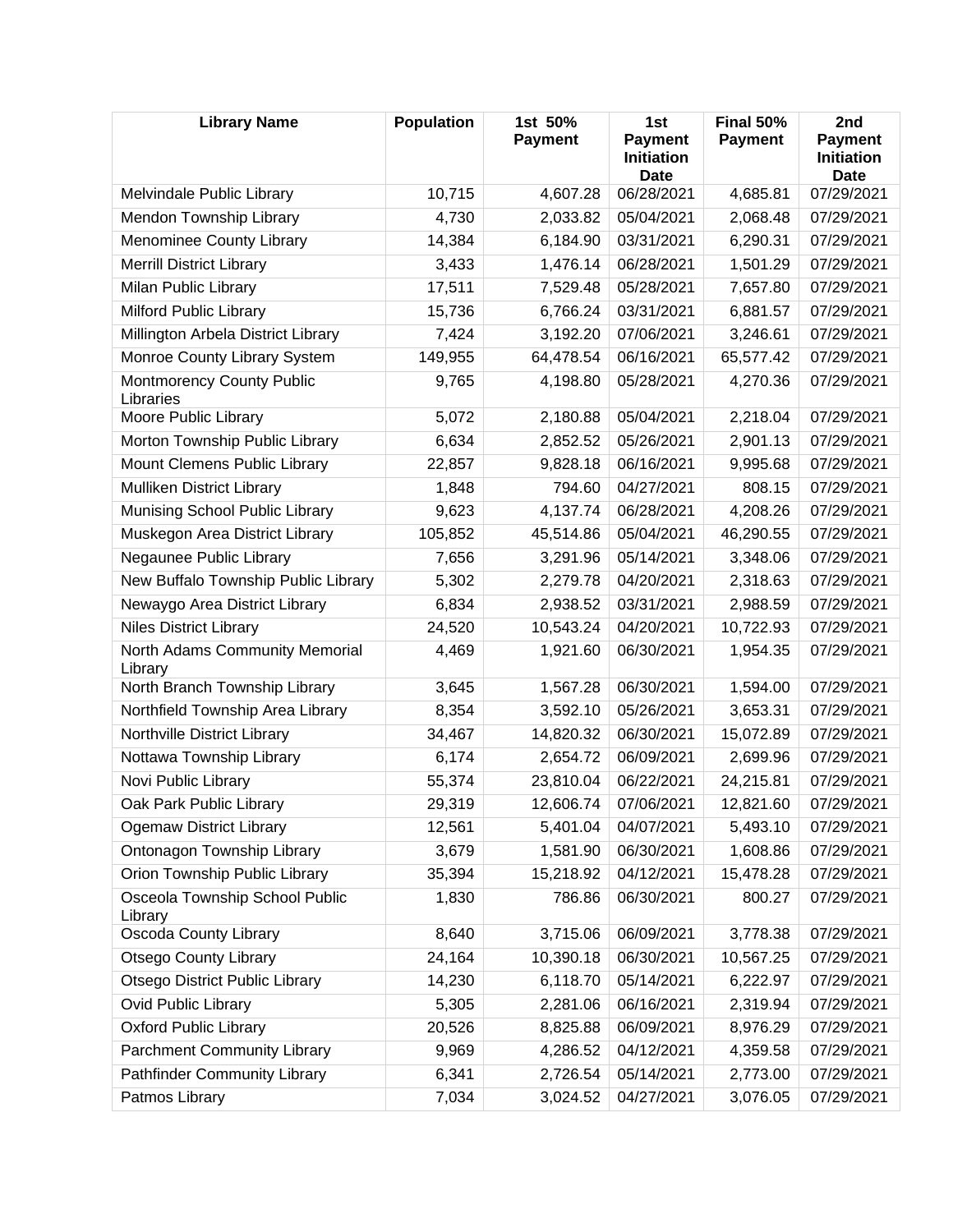| <b>Library Name</b>                             | <b>Population</b> | 1st 50%<br><b>Payment</b> | 1st<br><b>Payment</b><br><b>Initiation</b><br><b>Date</b> | Final 50%<br><b>Payment</b> | 2nd<br><b>Payment</b><br><b>Initiation</b><br>Date |
|-------------------------------------------------|-------------------|---------------------------|-----------------------------------------------------------|-----------------------------|----------------------------------------------------|
| Paw Paw District Library                        | 13,579            | 5,838.76                  | 06/16/2021                                                | 5,938.28                    | 07/29/2021                                         |
| Peninsula Community Library                     | 5,433             | 2,336.10                  | 06/09/2021                                                | 2,375.92                    | 07/29/2021                                         |
| Pentwater Township Library                      | 1,939             | 833.74                    | 06/22/2021                                                | 847.95                      | 07/29/2021                                         |
| Pere Marquette District Library                 | 8,833             | 3,798.06                  | 05/04/2021                                                | 3,862.78                    | 07/29/2021                                         |
| Peter White Public Library                      | 36,441            | 15,669.10                 | 05/28/2021                                                | 15,936.15                   | 07/29/2021                                         |
| Petoskey District Library                       | 16,709            | 7,184.62                  | 05/10/2021                                                | 7,307.07                    | 07/29/2021                                         |
| <b>Pigeon District Library</b>                  | 6,654             | 2,861.12                  | 05/14/2021                                                | 2,909.88                    | 07/29/2021                                         |
| <b>Pinckney Community Public Library</b>        | 11,503            | 4,946.12                  | 06/28/2021                                                | 5,030.41                    | 07/29/2021                                         |
| <b>Pittsford Public Library</b>                 | 4,105             | 1,765.08                  | 05/04/2021                                                | 1,795.16                    | 07/29/2021                                         |
| <b>Plymouth District Library</b>                | 36,656            | 15,761.56                 | 06/30/2021                                                | 16,030.17                   | 07/29/2021                                         |
| Pontiac Public Library                          | 59,515            | 25,590.60                 | 06/30/2021                                                | 26,026.73                   | 07/29/2021                                         |
| Port Austin Township Library                    | 5,033             | 2,164.10                  | 04/27/2021                                                | 2,201.00                    | 07/29/2021                                         |
| Portage District Library                        | 52,170            | 22,432.36                 | 06/22/2021                                                | 22,814.66                   | 07/29/2021                                         |
| Portage Lake District Library                   | 17,817            | 7,661.06                  | 05/26/2021                                                | 7,791.61                    | 07/29/2021                                         |
| <b>Portland District Library</b>                | 13,912            | 5,981.96                  | 06/30/2021                                                | 6,083.90                    | 07/29/2021                                         |
| Potterville-Benton Township District<br>Library | 5,413             | 2,327.50                  | 05/28/2021                                                | 2,367.17                    | 07/29/2021                                         |
| Presque Isle District Library                   | 14,878            | 6,397.32                  | 06/22/2021                                                | 6,506.34                    | 07/29/2021                                         |
| Public Libraries of Saginaw                     | 124,690           | 53,614.94                 | 06/09/2021                                                | 54,528.67                   | 07/29/2021                                         |
| <b>Putnam District Library</b>                  | 6,847             | 2,944.10                  | 05/04/2021                                                | 2,994.27                    | 07/29/2021                                         |
| Rauchholz Memorial Library                      | 6,240             | 2,683.10                  | 03/31/2021                                                | 2,728.82                    | 07/29/2021                                         |
| Rawson Memorial Library                         | 8,891             | 3,823.00                  | 06/09/2021                                                | 3,888.15                    | 07/29/2021                                         |
| Ray Township Public Library                     | 3,739             | 1,607.70                  | 04/12/2021                                                | 1,635.10                    | 07/29/2021                                         |
| <b>Reading Community Library</b>                | 5,376             | 2,311.60                  | 05/14/2021                                                | 2,350.99                    | 07/29/2021                                         |
| Redford Township District Library               | 48,362            | 20,794.98                 | 06/28/2021                                                | 21,149.37                   | 07/29/2021                                         |
| Reed City Area District Library                 | 8,543             | 3,673.36                  | 05/14/2021                                                | 3,735.96                    | 07/29/2021                                         |
| <b>Reese Unity District Library</b>             | 5,523             | 2,374.80                  | 05/10/2021                                                | 2,415.27                    | 07/29/2021                                         |
| Republic-Michigamme Public Library              | 1,508             | 648.40                    | 06/16/2021                                                | 659.46                      | 07/29/2021                                         |
| Richfield Township Public Library               | 3,731             | 1,604.26                  | 05/10/2021                                                | 1,631.60                    | 07/29/2021                                         |
| <b>Richland Community Library</b>               | 7,580             | 3,259.28                  | 05/28/2021                                                | 3,314.83                    | 07/29/2021                                         |
| <b>Richland Township Library</b>                | 3,674             | 1,579.76                  | 03/31/2021                                                | 1,606.68                    | 07/29/2021                                         |
| Richmond Township Library                       | 882               | 379.24                    | 06/09/2021                                                | 385.70                      | 07/29/2021                                         |
| <b>River Rapids District Library</b>            | 4,659             | 2,003.30                  | 05/14/2021                                                | 2,037.44                    | 07/29/2021                                         |
| River Rouge Public Library                      | 7,903             | 3,398.16                  | 06/30/2021                                                | 3,456.08                    | 07/29/2021                                         |
| <b>Riverview Public Library</b>                 | 12,486            | 5,368.80                  | 03/31/2021                                                | 5,460.30                    | 07/29/2021                                         |
| Rochester Hills Public Library                  | 100,485           | 43,207.14                 | 04/07/2021                                                | 43,943.49                   | 07/29/2021                                         |
| Romeo District Library                          | 33,839            | 14,550.28                 | 04/20/2021                                                | 14,798.26                   | 07/29/2021                                         |
| Romulus Public Library                          | 39,868            | 17,142.68                 | 04/20/2021                                                | 17,434.82                   | 07/29/2021                                         |
| Roscommon Area District Library                 | 6,295             | 2,706.76                  | 04/07/2021                                                | 2,752.88                    | 07/29/2021                                         |
| Roseville Public Library                        | 47,299            | 20,337.90                 | 04/27/2021                                                | 20,684.50                   | 07/29/2021                                         |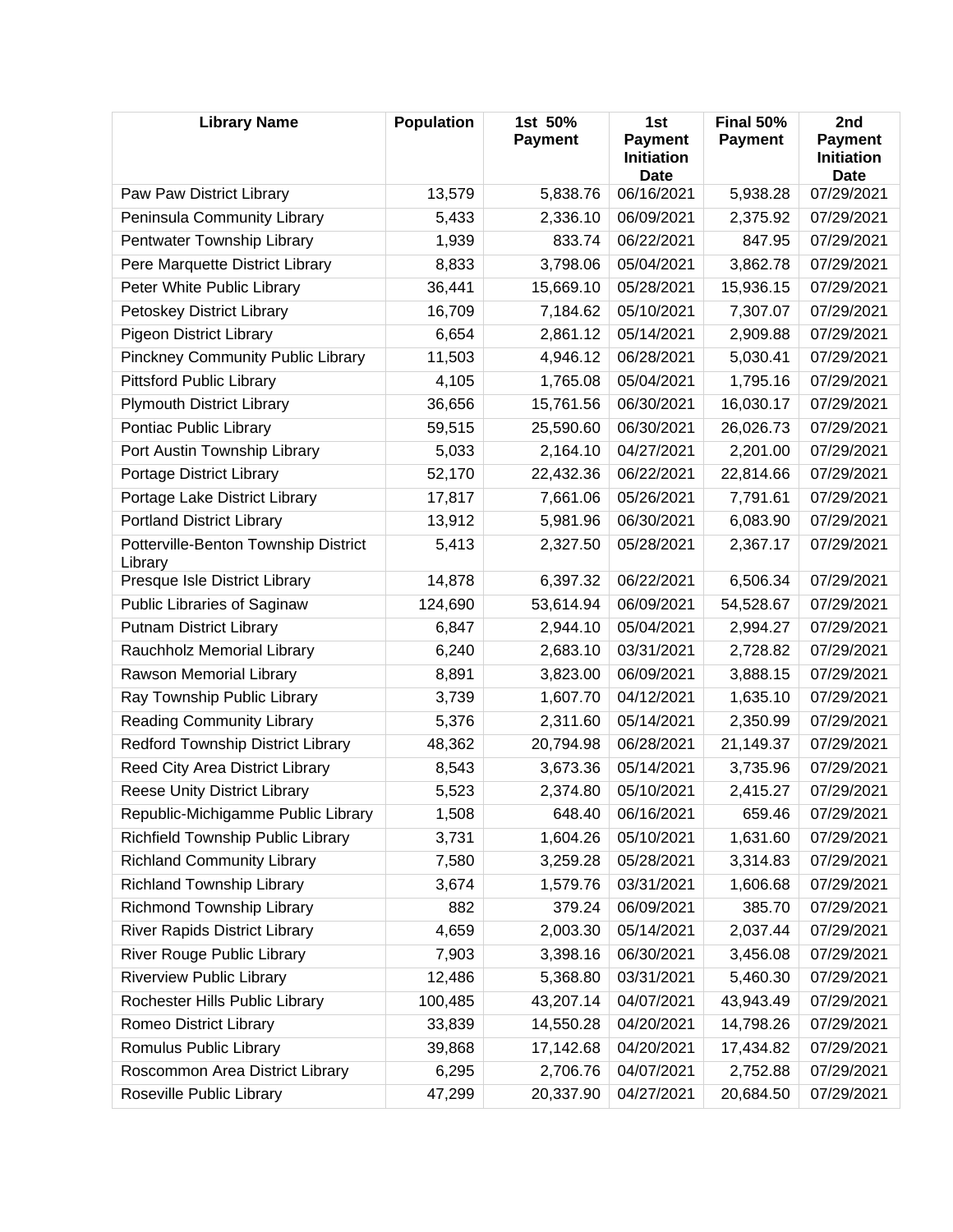| <b>Library Name</b>                             | Population | 1st 50%<br><b>Payment</b> | 1st<br><b>Payment</b><br><b>Initiation</b><br><b>Date</b> | Final 50%<br><b>Payment</b> | 2nd<br><b>Payment</b><br><b>Initiation</b><br><b>Date</b> |
|-------------------------------------------------|------------|---------------------------|-----------------------------------------------------------|-----------------------------|-----------------------------------------------------------|
| Royal Oak Public Library                        | 57,236     | 24,610.66                 | 05/04/2021                                                | 25,030.09                   | 07/29/2021                                                |
| <b>Ruth Hughes Memorial District</b><br>Library | 11,480     | 4,936.22                  | 04/12/2021                                                | 5,020.36                    | 07/29/2021                                                |
| Saint Charles District Library                  | 7,798      | 3,353.02                  | 03/31/2021                                                | 3,410.16                    | 07/29/2021                                                |
| Saint Clair County Library System               | 160,312    | 68,931.90                 | 06/28/2021                                                | 70,106.67                   | 07/29/2021                                                |
| Saint Clair Shores Public Library               | 59,715     | 25,676.60                 | 05/26/2021                                                | 26,114.20                   | 07/29/2021                                                |
| Saint Ignace Public Library                     | 4,434      | 1,906.54                  | 06/22/2021                                                | 1,939.04                    | 07/29/2021                                                |
| Salem Township Library                          | 7,357      | 3,163.40                  | 04/07/2021                                                | 3,217.31                    | 07/29/2021                                                |
| Salem-South Lyon                                | 16,753     | 7,203.54                  | 06/09/2021                                                | 7,326.31                    | 07/29/2021                                                |
| Saline District Library                         | 26,376     | 11,341.30                 | 06/30/2021                                                | 11,534.58                   | 07/29/2021                                                |
| Sandusky District Library                       | 7,103      | 3,054.18                  | 06/22/2021                                                | 3,106.23                    | 07/29/2021                                                |
| Sanilac District Library                        | 4,375      | 1,881.18                  | 04/12/2021                                                | 1,913.23                    | 07/29/2021                                                |
| Saranac Clarksville District Library            | 10,188     | 4,380.68                  | 04/27/2021                                                | 4,455.34                    | 07/29/2021                                                |
| Saugatuck-Douglas District Library              | 5,101      | 2,193.34                  | 05/14/2021                                                | 2,230.73                    | 07/29/2021                                                |
| <b>Schoolcraft Community Library</b>            | 3,775      | 1,623.18                  | 05/04/2021                                                | 1,650.85                    | 07/29/2021                                                |
| Schultz-Holmes Memorial Library                 | 7,272      | 3,126.84                  | 06/22/2021                                                | 3,180.14                    | 07/29/2021                                                |
| Sebewaing Township Library                      | 4,038      | 1,736.28                  | 04/12/2021                                                | 1,765.86                    | 07/29/2021                                                |
| Seville Township Public Library                 | 3,138      | 1,349.28                  | 07/08/2021                                                | 1,372.29                    | 07/29/2021                                                |
| Shelby Area District Library                    | 11,377     | 4,891.94                  | 06/22/2021                                                | 4,975.31                    | 07/29/2021                                                |
| Shelby Township Library                         | 73,804     | 31,734.68                 | 04/20/2021                                                | 32,275.52                   | 07/29/2021                                                |
| Sherman Township Library                        | 5,635      | 2,422.96                  | 05/10/2021                                                | 2,464.25                    | 07/29/2021                                                |
| Shiawassee District Library                     | 27,920     | 12,005.20                 | 05/26/2021                                                | 12,209.80                   | 07/29/2021                                                |
| <b>Sleeper Public Library</b>                   | 3,428      | 1,473.98                  | 04/27/2021                                                | 1,499.10                    | 07/29/2021                                                |
| Sodus Township Library                          | 1,932      | 830.72                    | 04/27/2021                                                | 844.88                      | 07/29/2021                                                |
| South Haven Memorial Library                    | 8,386      | 3,605.86                  | 06/09/2021                                                | 3,667.31                    | 07/29/2021                                                |
| Southfield Public Library                       | 75,814     | 32,598.94                 | 06/28/2021                                                | 33,154.51                   | 07/29/2021                                                |
| Southgate Veterans Memorial<br>Library          | 30,047     | 12,919.78                 | 03/31/2021                                                | 13,139.96                   | 07/29/2021                                                |
| Sparta Carnegie Township Library                | 9,110      | 3,917.16                  | 04/12/2021                                                | 3,983.92                    | 07/29/2021                                                |
| Spies Public Library                            | 9,645      | 4,147.20                  | 04/12/2021                                                | 4,217.88                    | 07/29/2021                                                |
| Spring Lake District Library                    | 18,260     | 7,851.54                  | 06/30/2021                                                | 7,985.35                    | 07/29/2021                                                |
| Springfield Township Library                    | 13,940     | 5,994.00                  | 06/09/2021                                                | 6,096.15                    | 07/29/2021                                                |
| <b>Stair District Library</b>                   | 4,046      | 1,739.72                  | 06/28/2021                                                | 1,769.36                    | 07/29/2021                                                |
| <b>Sterling Heights Public Library</b>          | 129,699    | 55,768.74                 | 04/07/2021                                                | 56,719.18                   | 07/29/2021                                                |
| <b>Sturgis District Library</b>                 | 17,937     | 7,712.64                  | 06/30/2021                                                | 7,844.09                    | 07/29/2021                                                |
| <b>Sunfield District Library</b>                | 2,387      | 1,026.36                  | 03/31/2021                                                | 1,043.86                    | 07/29/2021                                                |
| <b>Superior District Library</b>                | 43,031     | 18,502.72                 | 06/09/2021                                                | 18,818.05                   | 07/29/2021                                                |
| Surrey Township Public Library                  | 9,301      | 3,999.28                  | 03/31/2021                                                | 4,067.45                    | 07/29/2021                                                |
| Suttons Bay-Bingham District Library            | 5,479      | 2,355.88                  | 06/30/2021                                                | 2,396.03                    | 07/29/2021                                                |
| Tahquamenon Area Public Library                 | 7,851      | 3,375.82                  | 06/22/2021                                                | 3,433.34                    | 07/29/2021                                                |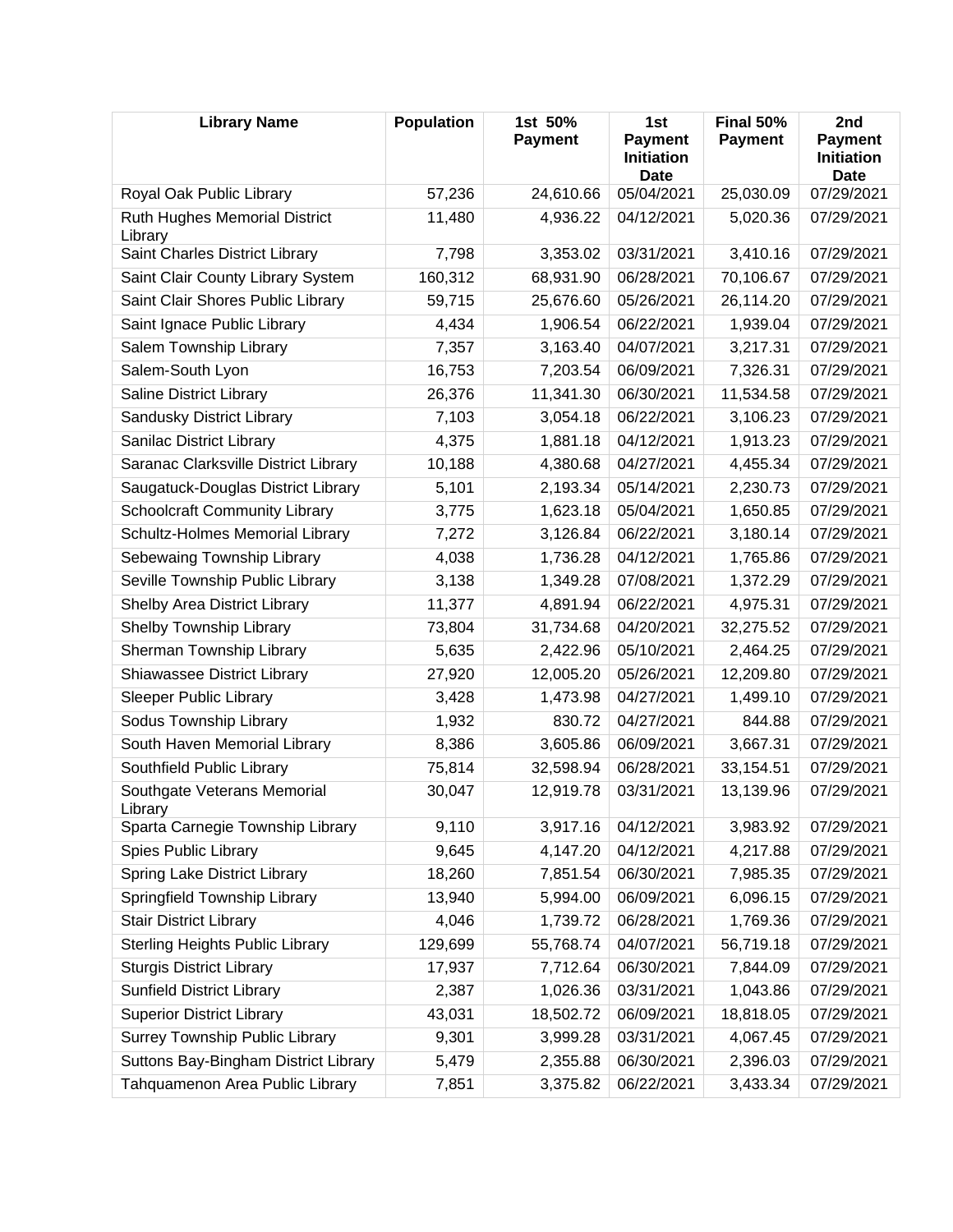| <b>Library Name</b>                                       | <b>Population</b> | 1st 50%<br><b>Payment</b> | 1st<br><b>Payment</b><br><b>Initiation</b><br><b>Date</b> | Final 50%<br><b>Payment</b> | 2nd<br><b>Payment</b><br><b>Initiation</b><br><b>Date</b> |
|-----------------------------------------------------------|-------------------|---------------------------|-----------------------------------------------------------|-----------------------------|-----------------------------------------------------------|
| <b>Tamarack District Library</b>                          | 10,250            | 4,407.34                  | 05/14/2021                                                | 4,482.46                    | 07/29/2021                                                |
| <b>Taylor Community Library</b>                           | 63,131            | 27,145.44                 | 05/26/2021                                                | 27,608.07                   | 07/29/2021                                                |
| Taymouth Township Library                                 | 6,680             | 2,872.30                  | 06/16/2021                                                | 2,921.25                    | 07/29/2021                                                |
| <b>Tecumseh District Library</b>                          | 18,134            | 7,797.36                  | 05/26/2021                                                | 7,930.25                    | 07/29/2021                                                |
| Tekonsha Township Public Library                          | 1,873             | 805.36                    | 04/27/2021                                                | 819.07                      | 07/29/2021                                                |
| Theodore A. Cutler Memorial Library                       | 10,662            | 4,584.50                  | 05/04/2021                                                | 4,662.63                    | 07/29/2021                                                |
| Thomas E. Fleschner Memorial<br>Library                   | 6,033             | 2,594.10                  | 05/14/2021                                                | 2,638.30                    | 07/29/2021                                                |
| Thomas Township Library                                   | 11,985            | 5,153.38                  | 06/30/2021                                                | 5,241.20                    | 07/29/2021                                                |
| Thompson Home Public Library                              | 8,147             | 3,503.08                  | 03/31/2021                                                | 3,562.79                    | 07/29/2021                                                |
| Thornapple Kellogg School and<br><b>Community Library</b> | 11,300            | 4,858.84                  | 07/06/2021                                                | 4,941.64                    | 07/29/2021                                                |
| Three Oaks Township Public Library                        | 4,576             | 1,967.60                  | 04/07/2021                                                | 2,001.14                    | 07/29/2021                                                |
| Three Rivers Public Library                               | 14,253            | 6,128.58                  | 06/16/2021                                                | 6,233.03                    | 07/29/2021                                                |
| Timothy C. Hauenstein Reynolds<br>Township Library        | 9,714             | 4,176.88                  | 04/27/2021                                                | 4,248.06                    | 07/29/2021                                                |
| Topinabee Public Library                                  | 2,294             | 986.38                    | 05/28/2021                                                | 1,003.19                    | 07/29/2021                                                |
| <b>Traverse Area District Library</b>                     | 97,396            | 41,878.90                 | 05/10/2021                                                | 42,592.62                   | 07/29/2021                                                |
| Trenton Veteran's Memorial Library                        | 72,726            | 31,271.16                 | 06/16/2021                                                | 31,804.09                   | 07/29/2021                                                |
| <b>Troy Public Library</b>                                | 80,980            | 34,820.26                 | 04/12/2021                                                | 35,413.68                   | 07/29/2021                                                |
| <b>Utica Public Library</b>                               | 4,757             | 2,045.44                  | 06/16/2021                                                | 2,080.29                    | 07/29/2021                                                |
| Van Buren District Library                                | 44,265            | 19,033.32                 | 05/04/2021                                                | 19,357.69                   | 07/29/2021                                                |
| Vermontville Township Library                             | 3,895             | 1,674.78                  | 05/28/2021                                                | 1,703.33                    | 07/29/2021                                                |
| Vernon District Public Library                            | 4,614             | 1,983.94                  | 05/28/2021                                                | 2,017.76                    | 07/29/2021                                                |
| <b>Vicksburg District Library</b>                         | 12,238            | 5,262.16                  | 05/10/2021                                                | 5,351.84                    | 07/29/2021                                                |
| <b>Wakefield Public Library</b>                           | 2,156             | 927.04                    | 05/10/2021                                                | 942.84                      | 07/29/2021                                                |
| <b>Waldron District Library</b>                           | 2,475             | 1,064.20                  | 04/07/2021                                                | 1,082.34                    | 07/29/2021                                                |
| Walkerville Public/School Library                         | 1,702             | 731.82                    | 07/08/2021                                                | 744.30                      | 07/29/2021                                                |
| <b>Walled Lake City Library</b>                           | 6,999             | 3,009.46                  | 04/07/2021                                                | 3,060.75                    | 07/29/2021                                                |
| <b>Walton Erickson Public Library</b>                     | 5,661             | 2,434.14                  | 06/28/2021                                                | 2,475.63                    | 07/29/2021                                                |
| Warren Public Library                                     | 134,056           | 57,642.20                 | 06/28/2021                                                | 58,624.56                   | 07/29/2021                                                |
| Waterford Township Public Library                         | 71,997            | 30,957.70                 | 05/10/2021                                                | 31,485.29                   | 07/29/2021                                                |
| Watertown Township Library                                | 2,202             | 946.82                    | 03/31/2021                                                | 962.96                      | 07/29/2021                                                |
| <b>Watervliet District Library</b>                        | 4,837             | 2,079.84                  | 04/12/2021                                                | 2,115.28                    | 07/29/2021                                                |
| Wayne Public Library                                      | 17,593            | 7,564.74                  | 05/14/2021                                                | 7,693.66                    | 07/29/2021                                                |
| West Bloomfield Township Public<br>Library                | 71,755            | 30,853.64                 | 04/07/2021                                                | 31,379.45                   | 07/29/2021                                                |
| West Branch District Library                              | 9,138             | 3,929.20                  | 04/12/2021                                                | 3,996.17                    | 07/29/2021                                                |
| West Iron District Library                                | 7,370             | 3,168.98                  | 06/16/2021                                                | 3,223.00                    | 07/29/2021                                                |
| <b>Wheatland Township Library</b>                         | 2,913             | 1,252.54                  | 07/12/2021                                                | 1,273.89                    | 07/29/2021                                                |
| White Cloud Community Library                             | 8,533             | 3,669.06                  | 04/07/2021                                                | 3,731.59                    | 07/29/2021                                                |